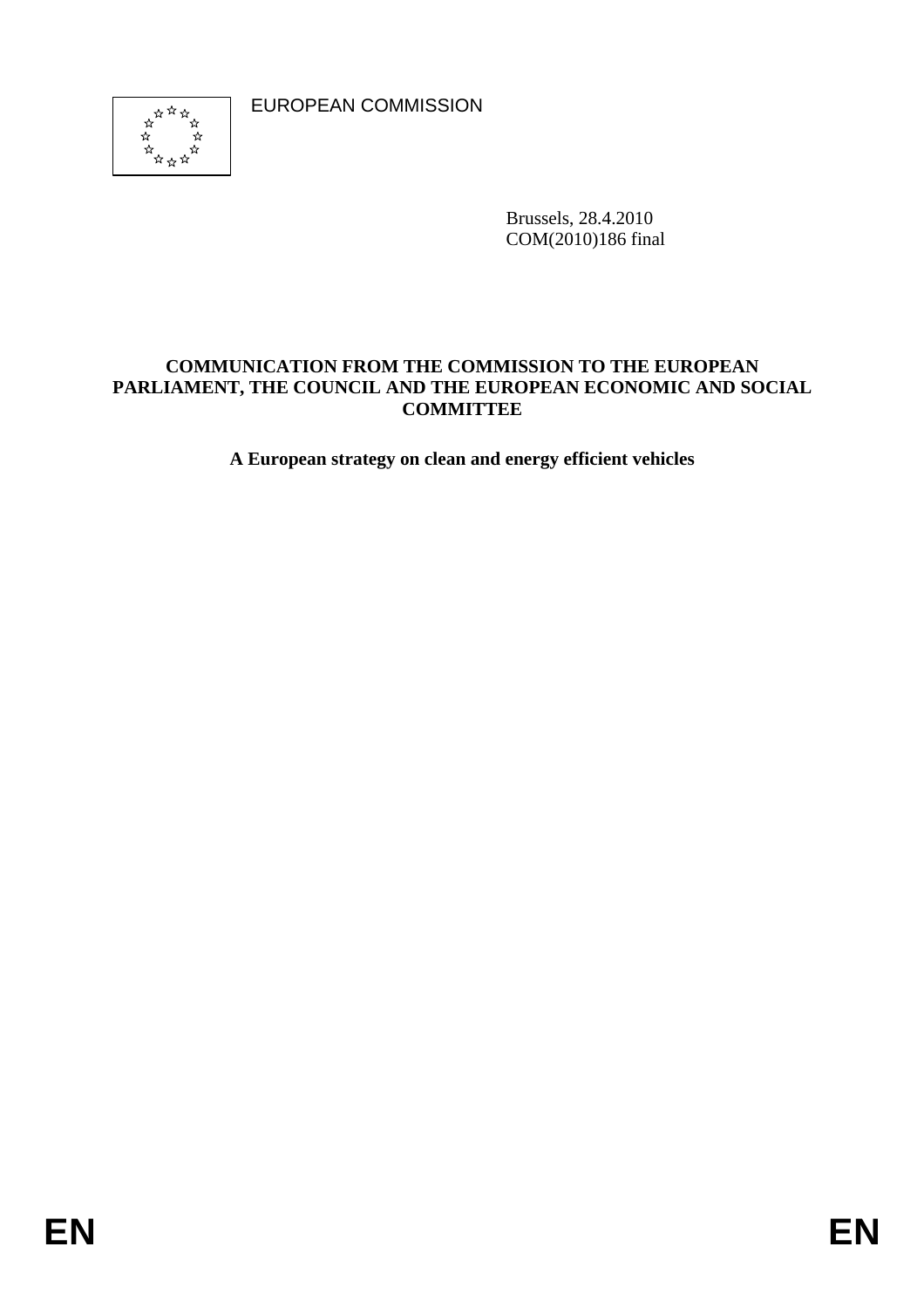### **COMMUNICATION FROM THE COMMISSION TO THE EUROPEAN PARLIAMENT, THE COUNCIL AND THE EUROPEAN ECONOMIC AND SOCIAL COMMITTEE**

### **A European strategy on clean and energy efficient vehicles**

### **(Text with EEA relevance)**

#### **1. AIMS OF THE STRATEGY**

The European automotive industry is a world leader in developing clean and energy efficient technologies based on combustion engines, consequence of substantial investment in the last 15 years in research and development. It is also a crucial European industry, competitive, innovative and supporting a wide range of related sectors.

This Communication sets out a strategy for encouraging the development and uptake of clean and energy efficient ("green") heavy- (buses and trucks)<sup>1</sup> and light-duty vehicles (cars and  $vans)^2$  as well as two- and three-wheelers and quadricycles<sup>3</sup>. Currently, transport is responsible for about a quarter of EU  $CO<sub>2</sub>$  emissions and also contributes significantly to reduced air quality (particulate matter, NOx, HC and CO) and related health problems, in particular in urban areas.

The internal combustion engine is likely to remain dominant in road vehicles in the short and medium term perspective. However, alternative fuels and propulsion technologies will be increasingly important in the future. Green vehicles have very low environmental impacts throughout their lifecycle: they use low-carbon energy sources, have very low air pollutant and noise emissions and can be easily recycled.

Green vehicles, including those capable of using electricity, hydrogen, biogas and liquid biofuels in high blends, are likely to contribute significantly to the Europe  $2020<sup>4</sup>$  priorities of developing an economy based on knowledge and innovation (smart growth) and promoting a more resource efficient, greener and more competitive economy (sustainable growth). The strategy is a vital part of the Europe 2020 flagship initiative 'Resource-efficient Europe', which seeks to promote new technologies to modernise and decarbonise the transport sector, thereby contributing to increase competitiveness. One aim of the flagship initiative is hence to promote "green" vehicles by encouraging research, setting common standards and developing the infrastructure needed to support 'the shift towards a resource efficient and low-carbon economy that is efficient in the way it uses all resources<sup>55</sup>.

<sup>1</sup> Vehicles of categories M2, M3 and N2, N3 as defined in Directive 2007/46/EC.<br>
2 Vehicles of ostagories M1 and N1 as defined in Directive 2007/46/EC.

 $V_{\text{th}}$  Vehicles of categories M1 and N1 as defined in Directive 2007/46/EC.

<sup>&</sup>lt;sup>3</sup><br>Vehicles of category L as defined in Directive 2002/24/EC.<br> $^{4}$  COM/2010) 2020 <sup>2</sup> 2 2010

COM(2010) 2020, 3.3.2010.

<sup>5</sup> COM(2010) 2020, 3.3.2010, p. 14.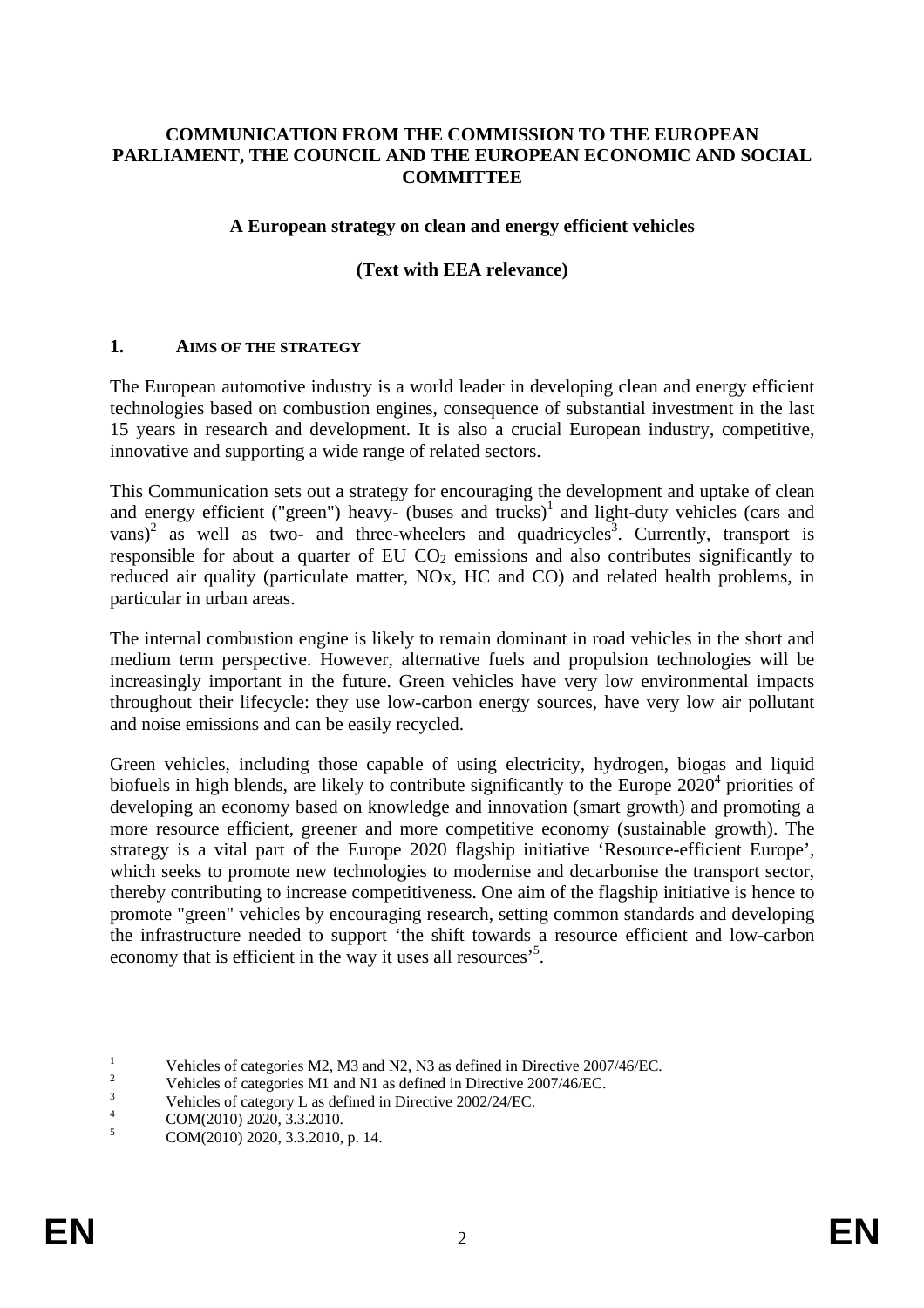The global car fleet is predicted to grow from 800 million to 1.6 billion vehicles<sup>6</sup> by 2030. This doubling of the global car fleet calls for a step change in technology to ensure sustainable mobility in the long term in view of the goal of decarbonising transport. The strategy should therefore help European industry lead the world in deploying alternative propulsion technologies. The global trend towards sustainable transport shows that the European automotive industry can only remain competitive by leading in green technologies. This requires a progressive shift from today's situation. A new industrial approach based on clean and energy efficient vehicles will boost the competitiveness of the European industry, provide new jobs in the automotive industry and in other sectors in the supply chain and support restructuring. Hence this initiative builds on the European green cars initiative which was launched as a part of the European Economic Recovery Plan<sup>7</sup> in November 2008.

Developing advanced common standards for safety, environmental performance and interoperability will also keep the internal market fully functioning and ensure planning certainty for all stakeholders.

Moreover, the EU's global competitors on both the American and Asian continents are also investing in research in low-carbon technologies and launching targeted programmes to shift to low-carbon road transport. They are taking steps to rapidly develop standards for alternative technologies. In order to permit its industry to stay competitive and ensure its position in green technologies, the EU must create the right framework for advanced products that will be needed worldwide.

The strategy builds on the existing 2007 strategy to reduce  $CO<sub>2</sub>$  emissions from passenger cars and light-duty commercial vehicles $\delta$ , and complements ongoing and planned activities to decarbonise transport and to reduce their environmental impacts. While it is limited to road transport, road vehicles and the mid-term perspective, it supports the goal of reducing carbon emissions by 80-95% by 2050. Technological developments in green automotive propulsion technologies can/should have spin-offs to maritime, air, heavy-duty vehicles, urban and lightrail transport modes.

### **2. ACTION PLAN FOR GREEN VEHICLES**

This strategy aims to provide an appropriate and technology neutral policy framework for clean and energy efficient vehicles. Two tracks need to be followed simultaneously: promoting clean and energy efficient vehicles based on conventional internal combustion engines and facilitating the deployment of breakthrough technologies in ultra-low-carbon vehicles. The following powertrains are considered:

• Alternative fuels to burn in combustion engines to substitute petrol or diesel fuel include liquid biofuels and gaseous fuels (including LPG, CNG and biogas). They offer a potential to reduce the environmental impact of road transport through reduced  $CO<sub>2</sub>$  and pollutant emissions. However, the use of alternative fuels other than biofuels requires the modification of combustion engines, a dedicated onboard fuel storage system and a sufficiently widespread refuelling network. Liquid

<sup>6</sup> United Nations Economic Commission for Europe - World Forum for Harmonization of Vehicle Regulations (UNECE-WP.29): Informal document GRPE-58-02.

COM(2008) 800, 26.11.2008.

<sup>8</sup> COM(2007) 19, 7.2.2007.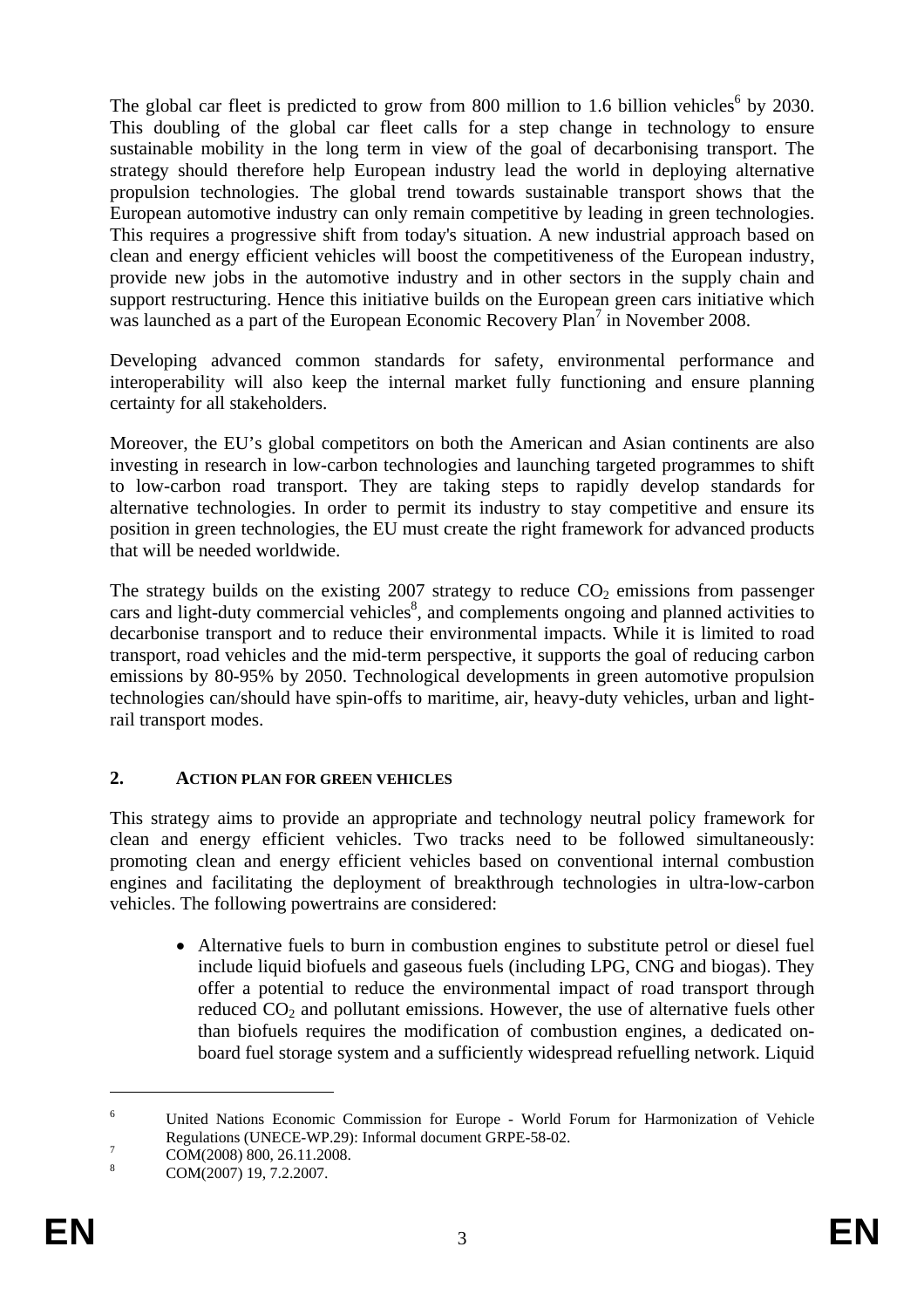biofuels, such as ethanol and biodiesel can be blended with conventional liquid fuels and burned in existing combustion engines up to a certain ratio. However, a higher blend needs the modification of the fuelling system and the engine of the vehicle. Gaseous fuels can be burned in modified combustion engines and stored on-board in special fuel tanks. Flex-fuel vehicles can use a number of different fuels available. To achieve the expected reduction of environmental impacts when compared to conventional petrol or diesel fuels, alternative fuels need to be produced in a sustainable manner. Work to further improve the quality of conventional petrol and diesel fuels should continue.

- Electric vehicles use an electric motor to move the vehicle and are recharged with electricity. The energy is stored in batteries or in other alternative storage systems on board the vehicle. Electric vehicles might remain a niche market in the near future, but sales are then expected to expand as battery technologies improve. For battery electric vehicles, studies forecast a market share in new car sales of 1 to 2 % in 2020 rising to 11 to 30 % in 2030. For plug-in hybrid vehicles a share of 2 % is forecast in 2020, and 5 to 20 % by  $2030^{\circ}$ . Affordability is a crucial factor in introducing electric vehicles to the mainstream consumer market. Consumer prices will have to fall significantly through technological improvements and economies of scale to expand market share. Electric vehicle technology has significant potential to radically address a number of challenges facing the European Union, such as global warming, dependency from fossil fuels, local air pollution and storage of renewable energy in vehicle batteries through smart grids. Pure electric vehicles appear to be most promising for urban use, given the relatively limited range provided by batteries and the potentially better costbenefit ratio of deploying recharging infrastructure first in cities. Lower pollutant and noise emissions also have the biggest social, including health benefits in urban areas.
- Hydrogen fuel cell vehicles can also deliver similar environmental benefits to battery electric vehicles. They also have electric motors but generate the electricity on board the vehicle from hydrogen fuel using fuel cells, producing only water vapour. The development and deployment of battery and hydrogen fuel cell vehicles is therefore mutually complementary as they share many similar electrical drivetrain components.

The strategy builds on existing ongoing measures and **sets out medium- to long-term actions**. The actions will ensure that — while realising the benefits of new propulsion technologies in terms of environmental and energy policy goals — a situation, where advances in new technologies would be offset by reduced improvements in conventional vehicles or by growing demand for less efficient vehicles is avoided. It will exploit the synergies between improving internal combustion engines and introducing ultra-low-carbon technologies. It facilitates the emergence and proliferation of breakthrough technologies which, combined with proposals to be brought forward in the upcoming White Paper on European Transport Policy can be expected to contribute substantially to more sustainable mobility.

<sup>1</sup> 9

IHS - Global Insight: Battery Electric and Plug-in Hybrid Vehicles study.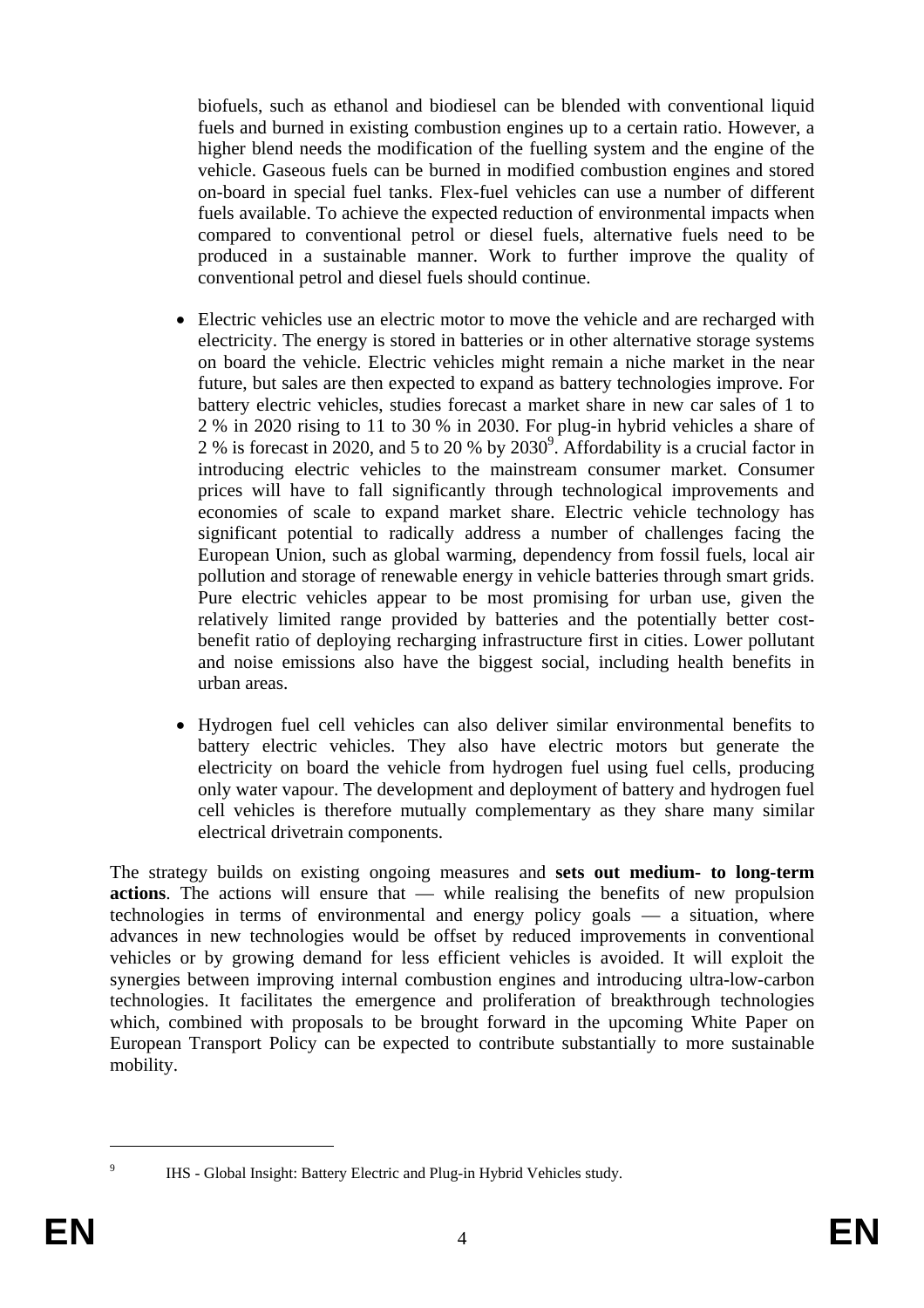At present, there is a lack of a European framework for electric mobility. Therefore, to ensure technological neutrality in practice, section 2.7. focuses on actions needed to ensure an equivalent regulatory framework for enabling this technology.

An assessment of the environmental, economic and social impacts will have to be taken into account in specific policy initiatives mentioned in the strategy. Actions at EU level will complement those taken at national and regional level and focus on areas where there is clear European added value, in line with the principle of subsidiarity.

## **2.1. Regulatory framework**

The EU has set out an ambitious strategy to reduce  $CO_2$  emissions from road vehicles<sup>10</sup> and much has been achieved already. Regulation (EC) No 443/2009 setting emission performance standards for new passenger cars requires a fleet average emission of 130 g  $CO<sub>2</sub>/km$  for new passenger cars to be fully achieved by 2015. Industry will need to invest even more in emission reduction technologies, including smart traffic management technologies, and further improve engine efficiency.

Moreover a Commission proposal<sup>11</sup> to reduce  $CO<sub>2</sub>$  emissions from light commercial vehicles (vans) is currently being discussed by the Council and Parliament. It proposes a fleet average emission for all new vans of 175 g/km as of 2016.

The EU has also reduced emissions of pollutants such as particulate matter and NOx by setting ever stricter standards. Euro 6 limits<sup>12</sup> for cars and vans and EURO VI for heavy-duty vehicles will apply as of 2014.

Even though petrol and diesel combustion engines will become less dominant in the 2020 perspective, every means available must be used to reduce their negative environmental impact.

The Commission will:

- propose a Regulation on type-approval requirements for two- and three-wheelers and quadricycles (L-category vehicles) in 2010 that will set emission standards and will adapt or develop measures to take account of new technologies;
- prepare the measures implementing Regulation (EC) No 443/2009 by 2011: detailed rules on the monitoring and reporting of data; detailed rules on the application for a derogation from the specific  $CO_2$  emission targets for small volume and niche manufacturers; detailed rules on the procedure for approving innovative technologies (eco-innovations); detailed rules on the methods for the collection of excess emissions premiums;
- propose detailed rules on the marketing of the 'green additionality' of vehicles to avoid misleading environmental claims;
- present a proposal by 2011 to reduce fuel consumption impacts of mobile air conditioning systems;

<sup>10</sup> Regulation (EC) No 443/2009 (OJ L 140, 5.6.2009, p. 1).<br>
COM(2009) 593, 28.10.2009.<br>
Regulation (EC) No 715/2007 (OJ L 171, 20.6.2007, p. 1).

Regulation (EC) No 715/2007 (OJ L 171, 29.6.2007, p. 1).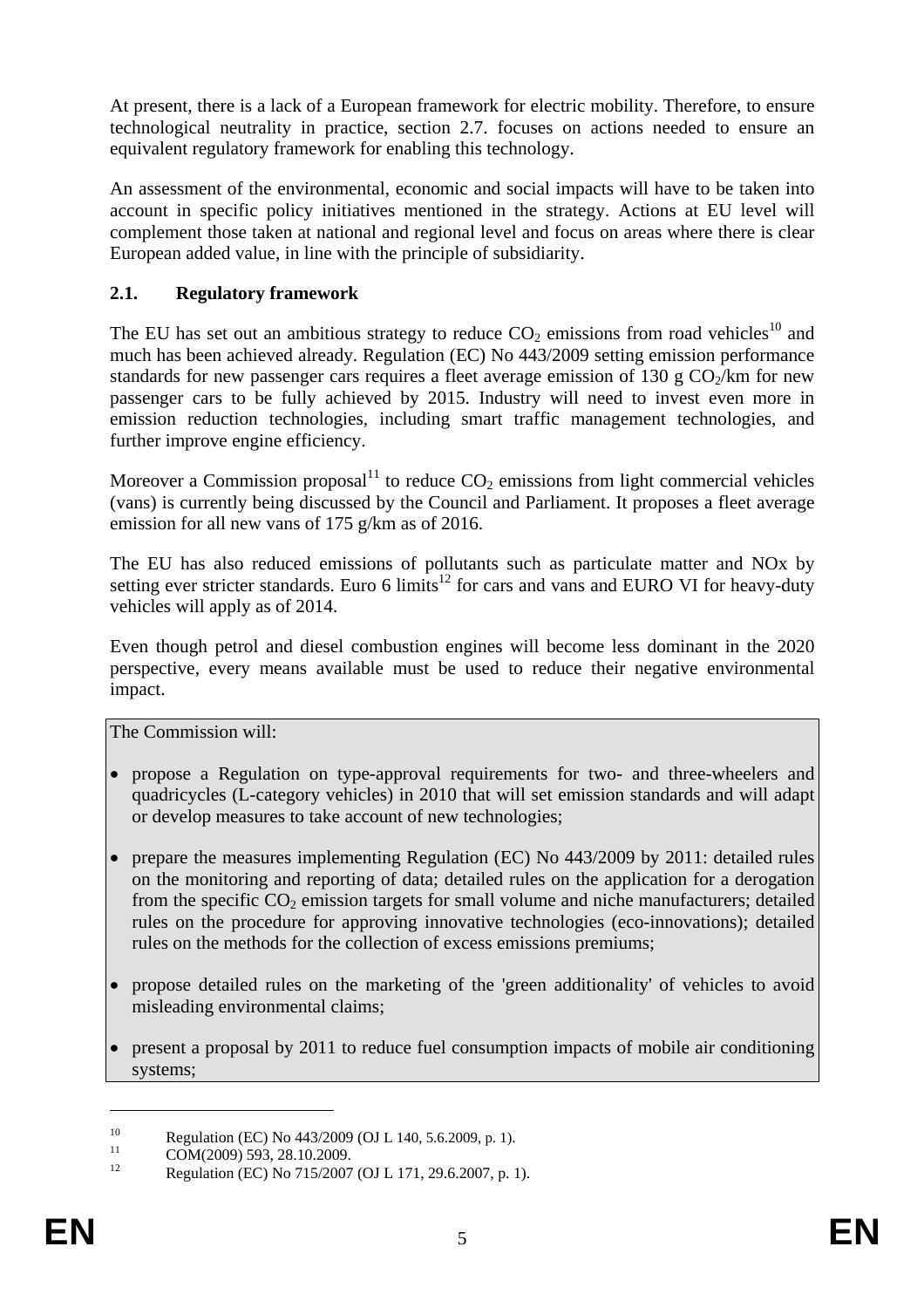- make an inventory of measures offering environmental benefits under the 'integrated approach' as soon as possible and determine further steps, including through regulatory means, to promote such measures;
- present a proposal to amend Directive  $70/157/EEC<sup>13</sup>$  by the end of 2011 to reduce noise emissions of vehicles;
- ensure that  $CO<sub>2</sub>$  and pollutant emissions are reduced under real-world driving conditions by proposing at the latest by 2013 a revised test cycle to measure emissions, developed through  $UNECE<sup>14</sup>$ , including a methodology for taking into account innovative technologies; and develop a robust procedure by 2012 to measure real world emissions, considering the use of portable emissions measurable systems;
- propose a strategy targeting fuel consumption and  $CO<sub>2</sub>$  emissions from heavy-duty vehicles;
- promote additional measures that may help to decrease  $CO<sub>2</sub>$  and pollution emissions from road transport — such as eco-driving, Intelligent Transport Systems (ITS), including onboard technologies and the applications stemming from Galileo, infrastructure measures, and urban transport management;
- ensure implementation of the Community's sustainability criteria for biofuels as well as promote the development of advanced low carbon fuels and sustainable biofuels and engine technology that is capable of using these fuels.

### **2.2. Supporting research and innovation in green technologies**

Electric and hydrogen fuel cell vehicles and components are still expensive, despite recent technological advances. Further research and technology development is needed to bring costs down and to improve the electric and hydrogen vehicles' range and driveability, including research on cooperative vehicle systems using vehicle-to-vehicle and vehicle-to-infrastructure communication technologies. New materials must be investigated for use in batteries and for storage of hydrogen for fuel cell vehicles as well as alternative charging and energy storage technologies. The European Green Cars Initiative is funding research and demonstration on electrifying transport, while the Fuel Cells and Hydrogen Joint Undertaking supports research and technology development of hydrogen fuel cell vehicles and infrastructure.

The Commission will:

- ensure that European research continues targeting low carbon fuels and clean and energy efficient transport, including the improvement of conventional engines, electric drivetrains including alternative battery technologies and hydrogen technologies with grants focusing on topics with clear added value at EU level;
- simplify and streamline administrative rules of obtaining EU research grants;

<sup>&</sup>lt;sup>13</sup> OJ L 42, 23.02.1970, p. 16.

<sup>14</sup> However, should progress not be forthcoming then unilateral legislation within the EU remains a possibility.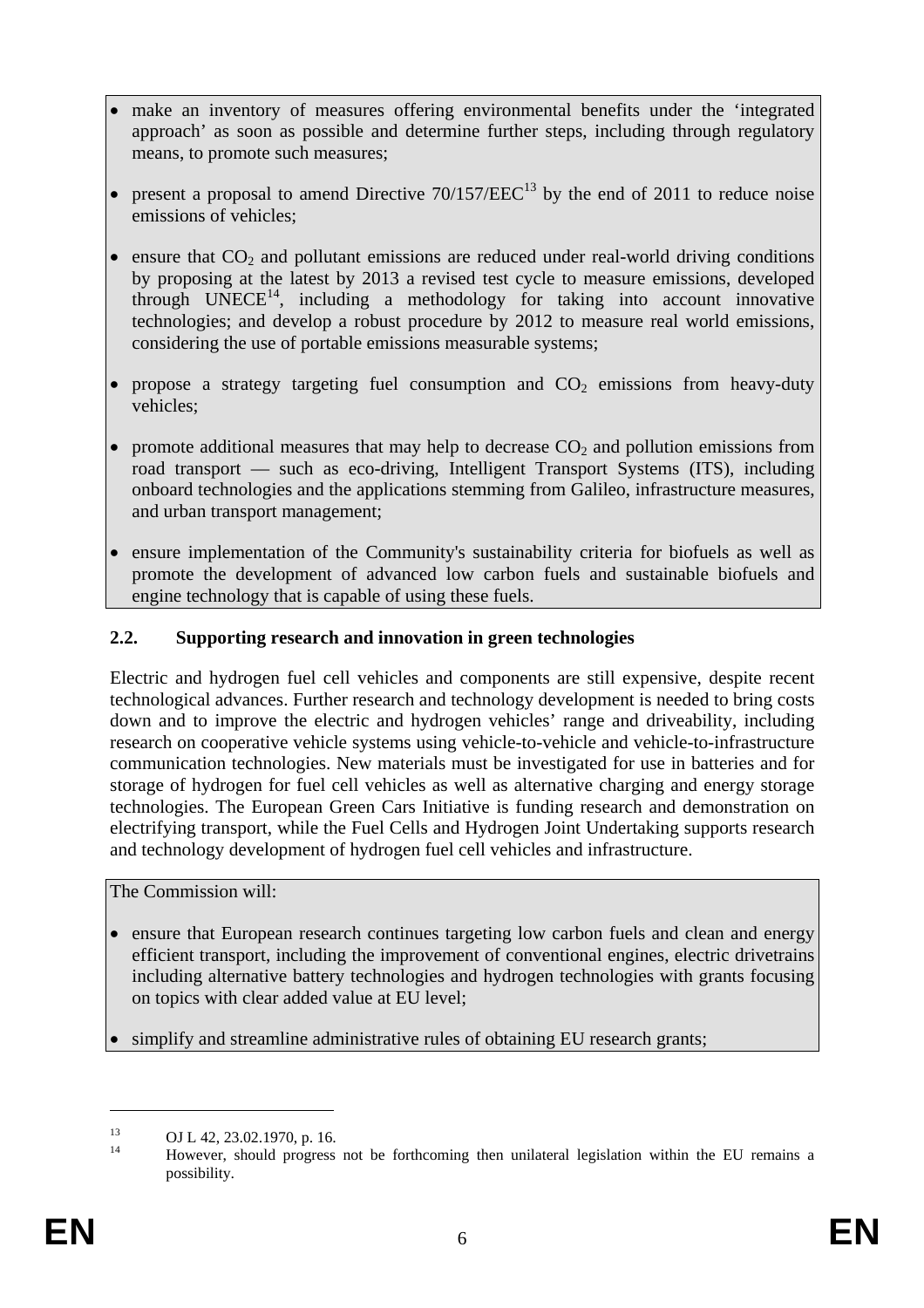- propose a long term research strategy in 2011 in the Strategic Transport Technology Plan and in the Communication on Clean Transport Systems;
- explore with the European Investment Bank the continuation of support to research and innovation projects to promote clean and energy efficient automotive products to support the transformation of the industry.

### **2.3. Market uptake and consumer information**

A "greening" of the European vehicle fleet will only be successful if consumers are indeed choosing to buy clean and energy efficient vehicles. Due to their advanced technology, green vehicles are however still significantly more expensive than conventional ones. Involvement of consumers and demand-side incentives are therefore important to encourage market uptake. Such incentives must be introduced at the right time, targeted, non-discriminatory, and limited in time and budget.

The majority of Member States have introduced, in a non coordinated manner,  $CO<sub>2</sub>$  emission based vehicle taxation schemes, while others have adopted or are considering specific incentive schemes, many of them financial, to encourage consumers to opt for electric vehicles. The schemes vary significantly and generally act in isolation since the existing fuel taxes do not take  $CO<sub>2</sub>$  performance into account when vehicles come into use. There is concern that the benefits will be outweighed by the significant differences in such incentives across Member States, which may have detrimental effects on the functioning of the internal market.

Cities and urban zones are the most promising areas for the development of new vehicles with relatively limited range. Reduction of pollutant emissions is most important in densely populated urban areas, and energy efficient technologies provide the largest gain for energy saving and CO<sub>2</sub> emission reduction in urban stop-and-go traffic, as recognised by the Action Plan on Urban Mobility<sup>15</sup>. Local and regional authorities could have therefore an important role to play as contracting authorities, making a smart use of public procurement rules to accelerate market uptake. This would also provide an important stimulus to innovation.

Directive  $2009/33/EC^{16}$  on the promotion of clean and energy efficient road transport vehicles, which aims at reducing greenhouse gas emissions and improving air quality (particularly in cities) requires that public authorities take into account energy and environmental impacts linked to the operation of vehicles over their lifetime. This gives a competitive advantage to green vehicles and provides strong support to their broad market introduction.

To accept green vehicles as real alternatives to conventional vehicles, consumers need to be well informed about the opportunities, advantages and practical aspects of green mobility, which is essentially up to industry. Consumers should also have tools to compare these technologies with conventional vehicles.

The Commission will:

<u>.</u>

<sup>&</sup>lt;sup>15</sup> COM(2009) 490, 30.9.2009.

OJ L 120, 15.5.2009, p. 5.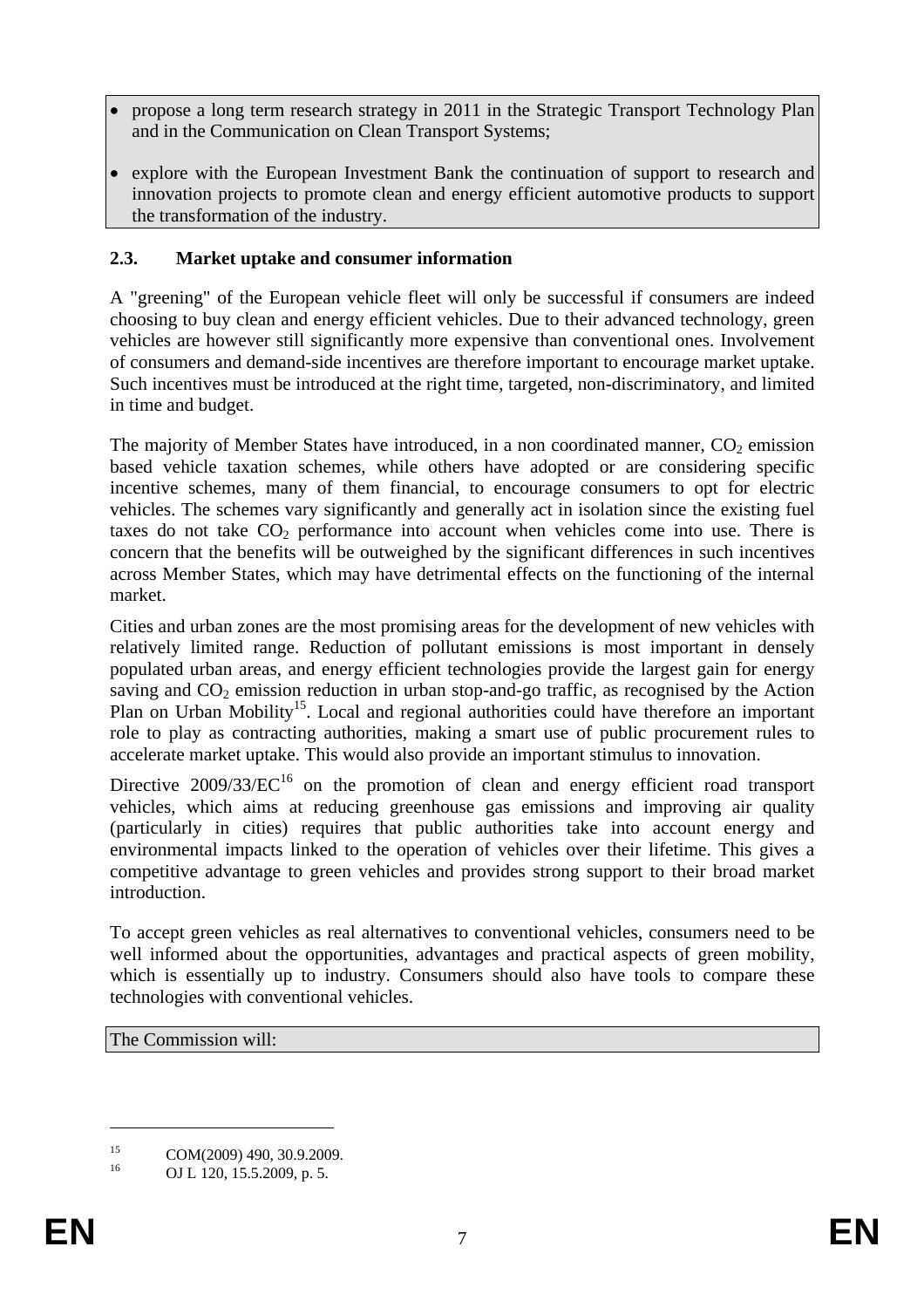- present guidelines on financial incentives to consumers to buy green vehicles in 2010, encourage coordination of demand-side measures adopted in Member States, ensure that any benefit accruing to industry is in line with existing State Aid rules;
- work on a revision of the energy taxation directive, to better incentivise the efficient use of conventional fuels and the gradual uptake of alternative low-carbon emitting fuels;
- take action to ensure more coordination and improve the overall effectiveness of measures taken by of Member States in the area of vehicle taxation in order to promote green vehicles;
- monitor the implementation of Directive 2009/33/EC;
- launch a research project to fully understand consumer expectations and buying behaviours and test different possible information tools to compare clean and energy efficient cars with conventional vehicles;
- present a proposal to amend Directive 1999/94/ $EC^{17}$  on car labelling;
- launch an EU-wide electromobility demonstration project in 2011 within the European Green Cars Initiative to assess consumer behaviour, usage patterns and foster user awareness of all types of electric technology as well as to test new developments in the area of standardisation for electric vehicles; future initiatives of this kind may be targeted specifically to those urban areas that have sustained air quality exceedance levels.

# **2.4. Global issues**

The EU industry is operating on world markets and has many global alliances. To improve the global business environment and ensure business opportunities for European industry, we need greater openness and level playing field in the major automotive markets. Open world markets are an important source of productivity gains, growth and job creation. Providing access to global markets means both reducing tariffs and removing unnecessarily restrictive technical regulations. Regulatory convergence with our main commercial partners should be sought wherever possible, as well as an ambitious market access.

Large-scale production of electric and hydrogen fuel cell vehicles will require the use of raw materials different from those of conventional vehicles. Some of those materials are in short supply and concentrated in very few geographical areas, such as rare earth elements for batteries and noble metals for fuel cells. Fair and open access to these materials should be ensured so that a potential shortage does not hamper the competitiveness of EU industry.

The Commission will:

• engage in international standardisation activities, regulatory dialogues with our main commercial partners, and provide technical assistance to non-EU countries with a view to promoting trade and preventing market-distorting rules on green vehicles;

<sup>1</sup> 

<sup>17</sup> OJ L 12, 18.1.2000, p. 16.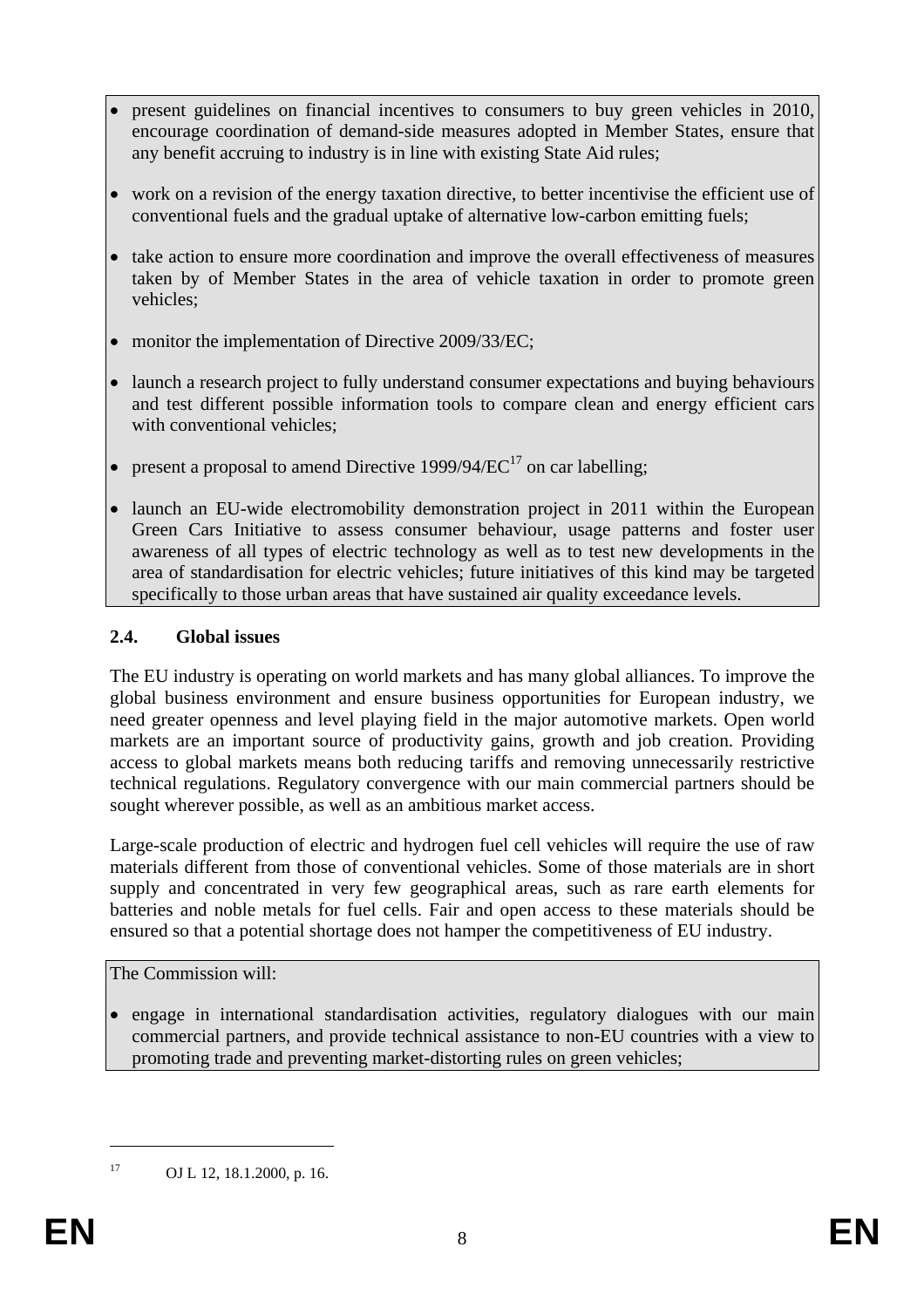- continue to take regulatory cooperation initiatives to promote harmonised regulations at global level with countries that are not contracting parties at UNECE;
- support access to materials in short supply through the Raw materials initiative<sup>18</sup>.

## **2.5. Employment**

Anticipating and managing restructuring and anticipating the skills and qualifications needed to design and produce innovative vehicles, is essential to give European vehicle manufacturers a suitably skilled workforce. These skills are currently rare. The social actors have recently issued in the framework of the Automotive Partnership a declaration calling for the establishment of a Pan-European Observatory.

The Commission will:

- based on the declaration of the Automotive Partnership, establish a European Sectoral Skills Council, aiming at creating a network of Member States' national observatories;
- target use of the European Social Fund starting in 2011 to encourage retraining and upskilling.

### 2.6. Mid-term review of CO<sub>2</sub> emissions legislation

The Commission will:

- review Regulation (EC) No 443/2009 by 2013, looking at the modalities of reaching the 2020 target of 95 g/km for passenger cars and the long-term (2030) perspective, whilst building on the experience gained from implementing the short term targets;
- review the modalities of reaching the long term target to reduce  $CO<sub>2</sub>$  emissions from light commercial vehicles (vans) by a date to be determined by the legislator<sup>19</sup>.

An objective of the mid-term review will be to provide the automotive industry with the planning certainty as to the long-term target. Any new  $CO<sub>2</sub>$  standards should be based on the full potential of different technological options because ambitious emission targets will be crucial in driving innovations in the long-term and will take account of their contribution to achieving the overall level of greenhouse gas reduction needed in the transport sector. An overriding objective in this period will be to ensure that any support mechanisms for ultra-low emission vehicles do not weaken the incentive for emission-reduction from the existing fleet of conventional combustion engine vehicles.

# **2.7. Specific actions for electric vehicles**

### *1. Placing on the market*

Type-approval for road vehicles<sup>20</sup> has been extended to cover all propulsion systems with the aim of removing potential regulatory barriers and to ensure that alternative propulsion

<sup>&</sup>lt;sup>18</sup> COM(2008) 699, 4.11.2008.

<sup>&</sup>lt;sup>19</sup> The Commission proposal foresees the 2020 target of 135g/km (COM(2009) 593, 28.10.2009).<br><sup>20</sup> Proposal in Pierre 2007/46 EG (OU 262, 0.10.2007, a.1).

<sup>20</sup> Regulated by Directive 2007/46/EC (OJ L 263, 9.10.2007, p. 1).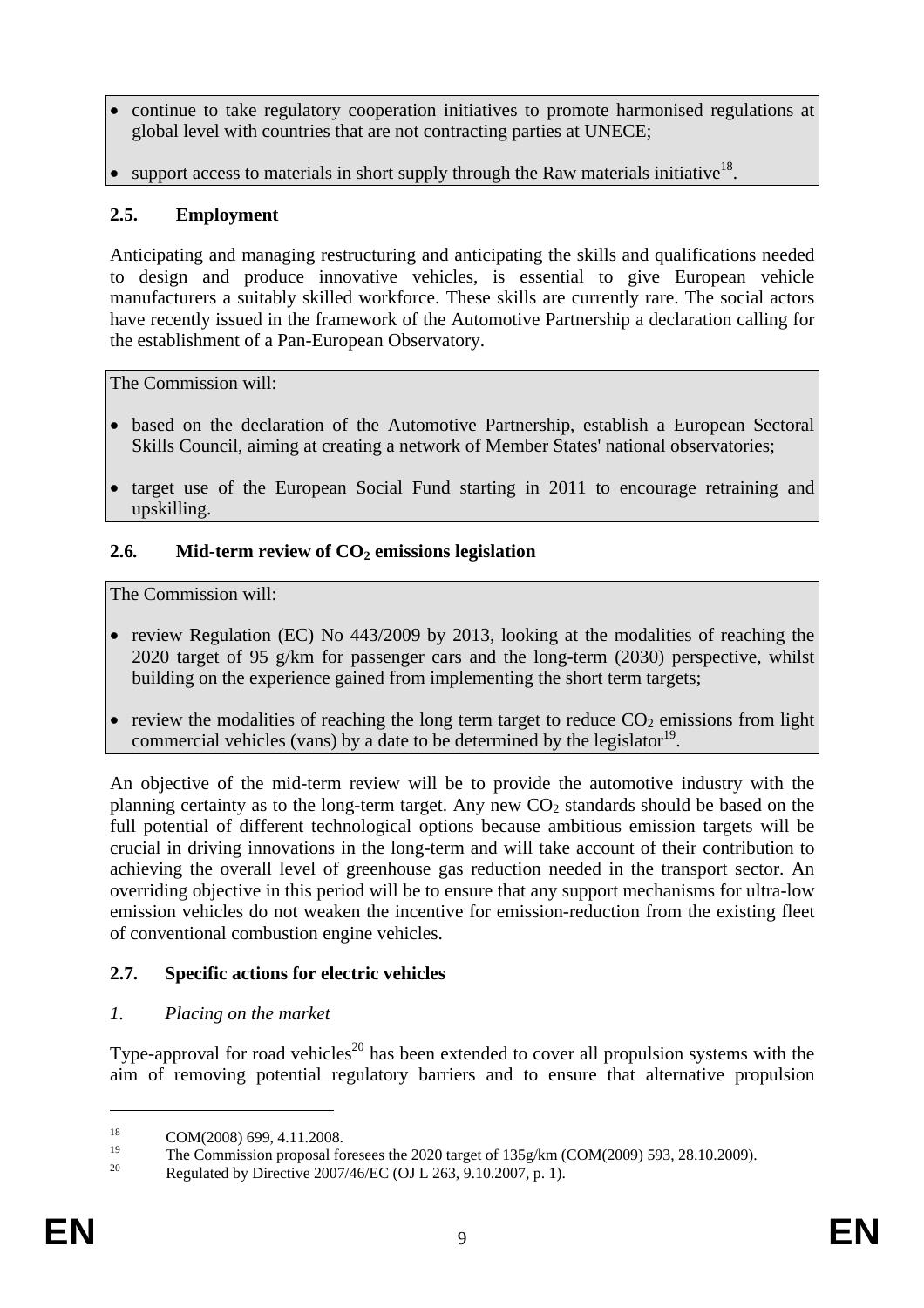vehicles are at least as safe as conventional ones. Therefore, common rules have already been set out for hydrogen powered vehicles, gas fuelled vehicles and biofuels $^{21}$ . Common requirements are needed for electric vehicles too, which will facilitate legal certainty for industry and protect consumers.

The Commission - through working together with international partners at the UNECE - will:

- propose electric safety requirements for vehicle type-approval in 2010;
- review other type-approval requirements covered by Directive 2007/46/EC by 2011;
- review crash safety requirements and consider whether the quietness of these vehicles is potentially dangerous to vulnerable road users by 2012.

### *2. Standardisation*

Common standards should allow all electric vehicles to be charged and to communicate with the electricity grid anywhere in the EU and also with all types of chargers. Investment in electric charging points based on different standards should be avoided as far as possible. Compatibility problems that prevent drivers from charging at any available point could undermine consumer confidence in electric vehicle technology.

Slow vehicle charging from existing electric sockets is already possible. However, fast charging with high voltage, public charging points and the need to ensure communication between the vehicle and the electricity grid requires a dedicated plug and socket, which needs to be standardised at the EU level to ensure interoperability. The quick adoption of a European standard would reinforce the global competitiveness of European industry by making it an early mover in the area. The standard shall take into account ongoing work at international standardisation bodies.

The Commission will:

- within the framework of Directive  $98/34/EC^{22}$ , mandate the European standardisation bodies in 2010 to develop by 2011 a standardised charging interface to ensure interoperability and connectivity between the electricity supply point and the charger of the electric vehicle, to address safety risks and electromagnetic compatibility and to consider smart charging (the possibility for users to take advantage of the use of electricity during "off peak hours";
- identify a method to implement that standard, so that the interoperable interface is adopted by all industry players, including vehicle manufacturers, electricity providers and electricity distribution network operators;
- constantly monitor global technological and market developments to update European standards if necessary.

*3. Infrastructure* 

<sup>&</sup>lt;sup>21</sup> Regulation (EC) No 79/2009 (OJ L 35, 4.2.2009, p. 32); UNECE Regulations 67 and 110; Directive 2009/30/EC (OJ L 140, 5.6.2009, p. 88).<br>
22 OJ L 204, 21.7.1998, p. 37.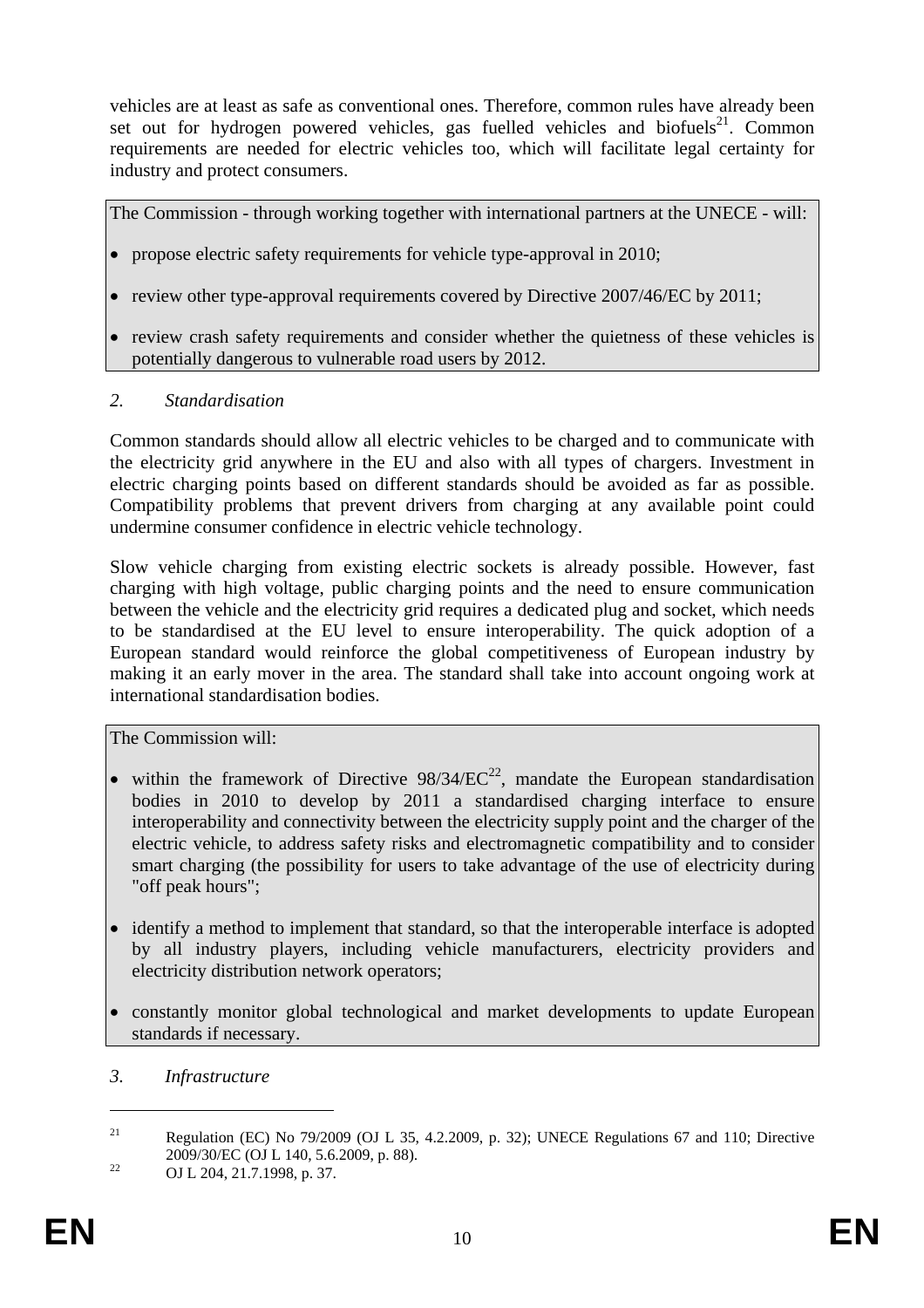With the entry into the market of electric vehicles, consumers can start charging them from existing power points. However, publicly accessible charging points will have to be provided to meet consumers' needs on battery charging. An adequate electric charging network will require significant investment and definition of standards on safety, interoperability and payment. An assessment needs to be made whether synergies exist between capacity build up for electric and hydrogen vehicles and their connection to low-carbon electricity sources.

The Commission will:

- provide a leading role in working with Member States at national and regional level on the build-up of charging and refuelling infrastructure in the EU;
- explore with the European Investment Bank how to provide funding to stimulate investment in infrastructure and services build-up for green vehicles.

### *4. Energy, power generation and distribution*

The impact of green vehicles with alternative technologies needs to be thoroughly assessed and compared with the impact of conventional vehicles using a life cycle approach. Such an approach considers the impact of the 'well-to-wheel' emissions<sup>23</sup>, including emissions from electricity generation as well as the environmental impacts due to the production and disposal of the vehicle.

Electrifying transport is expected to lead to a increase in overall electricity demand, albeit not sudden given that the market introduction of electric vehicles will be gradual<sup>24</sup>. However, especially if vehicles are charged at peak times, additional demand could lead to a need to install additional, potentially carbon-intensive power generation capacity. The risk can be mitigated if rechargeable vehicles are fully integrated into the electricity grid towards the implementation of smart grids, smart metering and appropriate consumer incentives as well as with other business models, such as exchange of batteries. Full integration would also allow batteries in electric vehicles to serve as secondary storage capacity for excess renewable energy production.

This means e.g. adapting the existing electricity distribution network and developing smart grids and communication protocols between the vehicle and the grid, enabling charging to be automatically timed to coincide with off-peak or excess intermittent renewable electricity, taking into account pricing impacts.

The Industrial Initiatives of the European Strategic Energy Technology Plan (SET-Plan) will be playing an important role in these developments. In particular the Electricity Grid Initiative anticipates the development of the electrification of transport while the European Industrial Bioenergy Initiative aims at further developing the technologies for producing advanced biofuels while respecting the sustainability criteria of the Renewable Energy Directive.

<sup>&</sup>lt;sup>23</sup> For 'well-to-wheel' (or WTW) impact means the sum on the impact of fuel production (well-to-tank) and the impact of the vehicle use (tank-to-wheel). WTW is an important element of the complete life cycle impact of a vehicle that also includes the environmental impact of production and disposal of the vehicle. 24 The European Topic Centre on Air and Climate Change: Environmental impacts and impact on the

electricity market of a large scale introduction of electric cars in Europe, p. 97.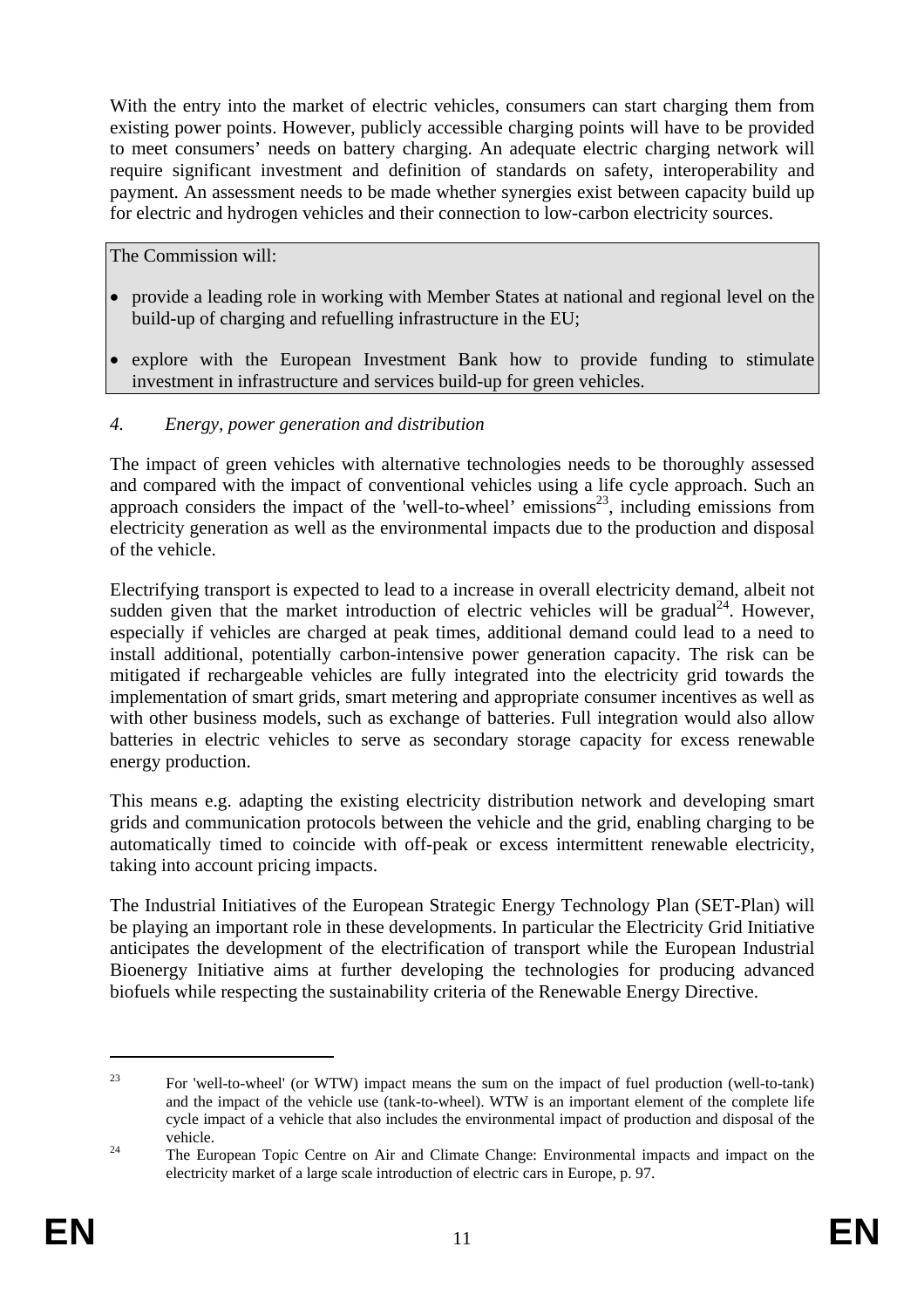The Commission will:

- determine and compare the environmental and carbon footprint of vehicles (internal combustion engine, electric, gas fuelled vehicles and hydrogen) based on a life cycle approach;
- evaluate whether the promotion of electric vehicles leads to the additional provision of low-carbon electricity generation via the promotion of low carbon energy sources to ensure that the electricity consumed by electric vehicles does not go to the detriment of low carbon electricity already expected from meeting the requirements of the Renewable Energy Directive<sup>25</sup>:
- evaluate the impact of the increased requirement for low-carbon electricity on the supply system and on the grid.

## *5. Recycling and transportation of batteries*

Intensive use of batteries by electric vehicles brings its own environmental implications. Similarly hydrogen fuel cells will bring new issues such as the recycling of platinum catalysts. A high rate of recycling is also justified given the scarcity and price of some of the raw materials.

When they are no longer of use in vehicles because their energy storage capacity falls, batteries could be used for other purposes, such as stationary energy storage in homes. Provisions and schemes for this 'secondary use' will be considered.

The quantity of operational batteries that can be transported is currently limited by the Directive on transport of dangerous goods<sup>26</sup>. The resulting high transport costs contribute to the high cost of vehicle batteries.

The Commission will:

- consider what changes may need to be made to existing legislation in relation to the recycling of batteries and end of life vehicles to adjust to the new market circumstances;
- promote European research programmes on recycling and reusing of batteries;
- review options for changing the rules on transporting batteries after carefully evaluating the costs and potential risks.

### **3. GOVERNANCE**

This Communication sets out a strategy to support the creation of a clean and energy efficient transport system in the EU that will contribute to achieving the Europe 2020 objectives by reinforcing Europe's capacity to produce smart and sustainable products in a key sector.

<u>.</u>

<sup>&</sup>lt;sup>25</sup><br>Renewable Energy Directive , Directive 2009/28/EC (OJ L 140, 5.6.2009, p. 16).<br> $\frac{26}{100}$ 

Directive 2008/68/EC (OJ L 260, 30.9.2008, p. 13).